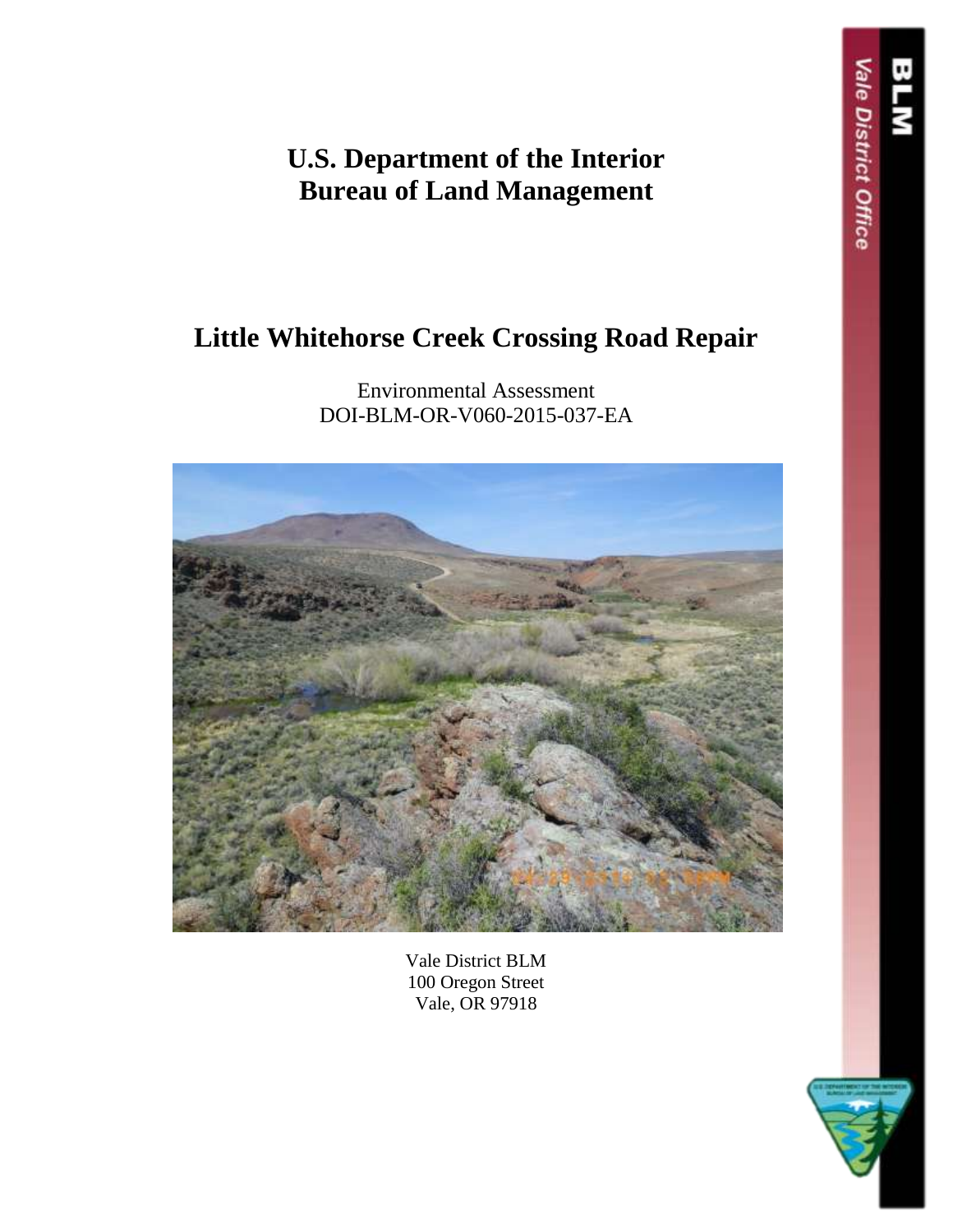# **Table of Contents**

| 1.0                                                                                            |  |
|------------------------------------------------------------------------------------------------|--|
| 1.1                                                                                            |  |
| 1.2                                                                                            |  |
| 1.3                                                                                            |  |
| 1.4                                                                                            |  |
| 2.0                                                                                            |  |
| 2.1                                                                                            |  |
| 2.2                                                                                            |  |
|                                                                                                |  |
| 3.0                                                                                            |  |
| Issue 1: How will the proposed action impact habitat quality for Lahontan cutthroat<br>3.1     |  |
| Issue 2: How will sediment released during and after road construction impact water<br>3.2     |  |
| Issue 3: How will removal and fill of material for the road bed affect the hydrology of<br>3.3 |  |
| Issue 4: How will the proposed project impact travel and vehicular access? 11<br>3.4           |  |
| 4.0                                                                                            |  |
| 5.0                                                                                            |  |
| 6.0                                                                                            |  |
| 7.0                                                                                            |  |
|                                                                                                |  |
|                                                                                                |  |
|                                                                                                |  |
|                                                                                                |  |
|                                                                                                |  |
|                                                                                                |  |
|                                                                                                |  |
|                                                                                                |  |
| <b>Table of Figures</b>                                                                        |  |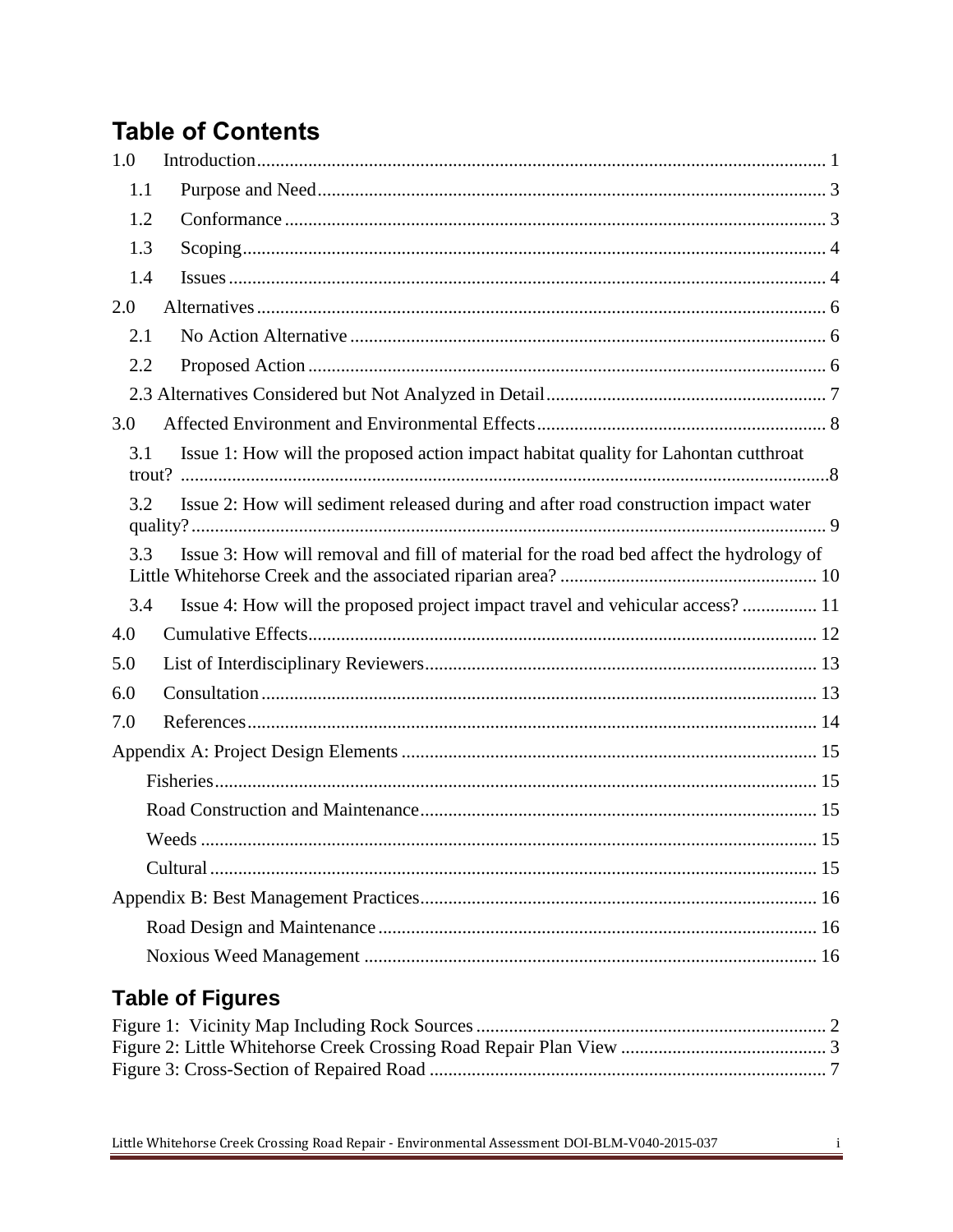# <span id="page-2-0"></span>**1.0 Introduction**

The Oregon Canyon Mountains provide extensive opportunities for solitude and primitive recreation. The mountains are accessed through two main routes: the Disaster Peak Road to the Fifteenmile Road from the south and Whitehorse Ranch Lane to the Whitehorse-Fifteenmile Road from the north. The Whitehorse-Fifteenmile road crosses Little Whitehorse Creek through a meadow in Township 39 South, Range 39 East, Section 6, N½NW¼ (Figure 1). This is a main access route in the Oregon Canyon Mountains for public land users including recreationists, grazing permittees, and Bureau of Land Management (BLM) personnel. Since much of the area is designated as Wilderness Study Area and motorized travel is limited to designated roads, the Whitehorse-Fifteenmile road is one of the few routes accessible to motorized users.

In 1991, exclosures were constructed along Little Whitehorse Creek to enhance vegetation growth and promote cooling of the water. Riparian monitoring and aerial photography indicated that riparian species were becoming established by 2003. After the 2012 Holloway Fire, beaver activity upstream from the Little Whitehorse Creek crossing dammed the creek, forcing water into the two-track road on the floodplain east of the creek. The crossing is the main northern access road to the area. Alternative routes add an additional 3-4 hours of travel time, thus people continue to use, or attempt to use, the creek crossing. Vehicles have repeatedly been stuck in the saturated soils surrounding the road as they try to get through the crossing, creating an expanding disturbed area.

The beaver dam has dispersed the stream flow onto the historic floodplain. The dispersed water flow has caused the area around the road crossing to transition from a dry floodplain, composed of upland plant species, into a wet floodplain with riparian species. The standing water expanded into the floodplain and riparian plant species began to grow in the now saturated areas. In addition, a side channel started that flows from one of the upstream dams and returns to the main channel downstream of the crossing (Figure 2). The beavers have recently built a dam downstream of the crossing, raising the water table to the point that the crossing is now completely impassable during most of the year.

Little Whitehorse Creek has a genetically pure population of Lahontan cutthroat trout (*Oncorhynchus clarkii henshawi*) which is listed as Threatened under the Endangered Species Act. Trout prefer clear streams with little sediment. The current condition of the crossing is contributing to erosion and increased levels of sediment in Little Whitehorse Creek.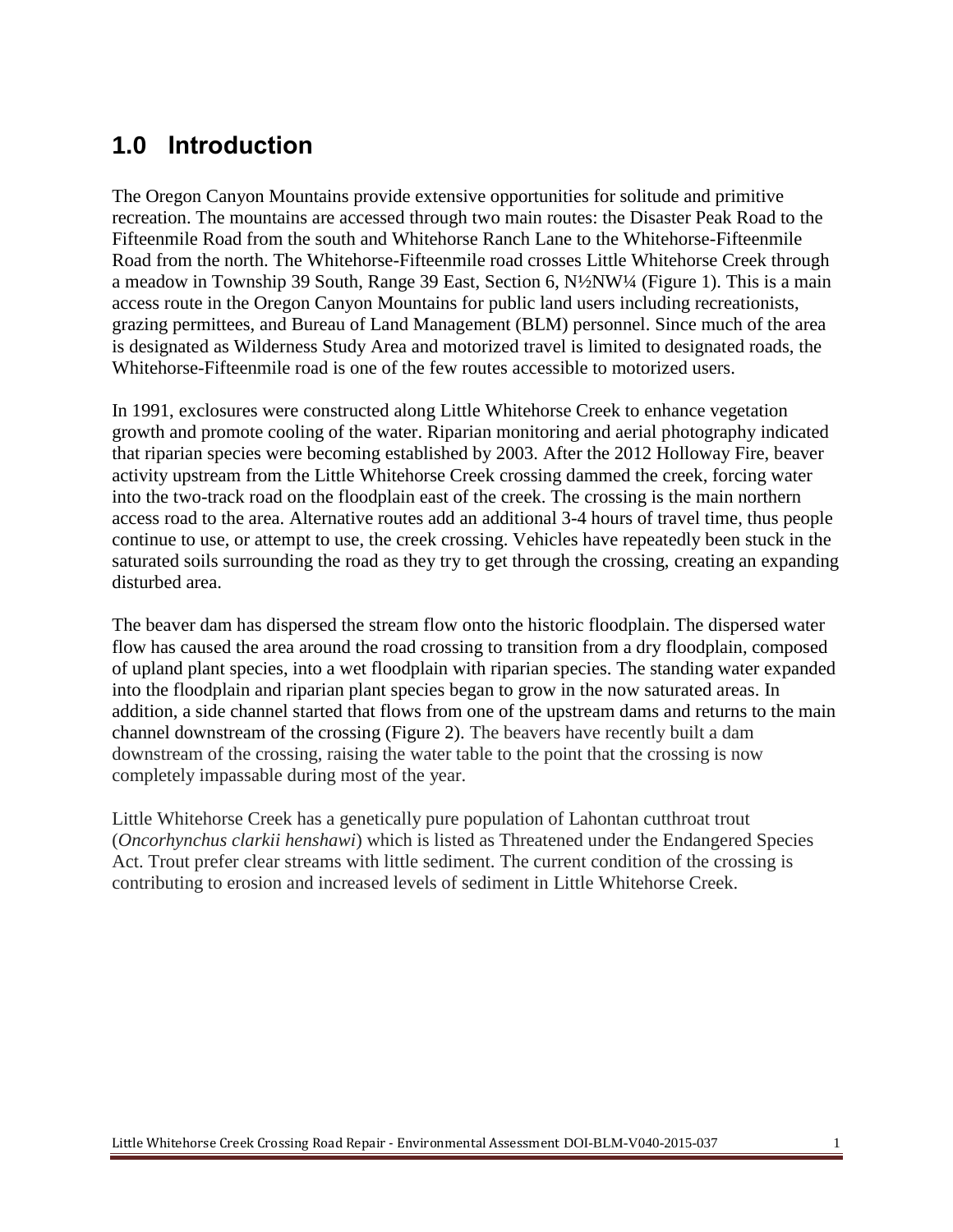<span id="page-3-0"></span>



Little Whitehorse Creek Crossing Road Repair - Environmental Assessment DOI-BLM-V040-2015-037 2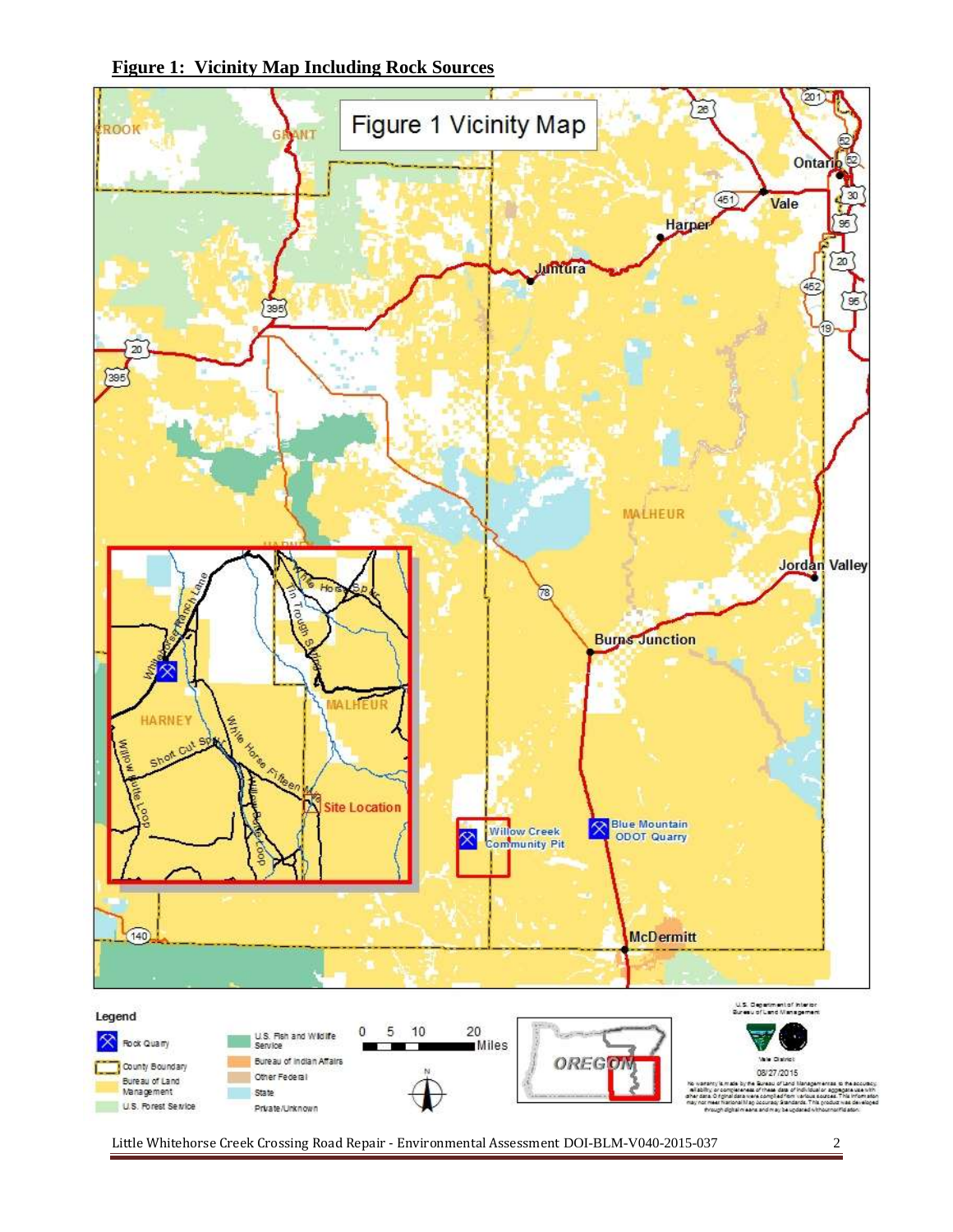![](_page_4_Figure_0.jpeg)

#### <span id="page-4-2"></span>**Figure 2: Little Whitehorse Creek Crossing Road Repair Plan View**

#### <span id="page-4-0"></span>*1.1 Purpose and Need*

The purpose of this project is to reestablish access across Little Whitehorse Creek on a stable road bed that will facilitate stream flow, fish passage, and expansion of the riparian area as the water table continues to rise.

The need to reestablish this access is not only to provide for recreational opportunity but for BLM administration of grazing permits, cultural resource protection, WSA monitoring, fish surveys, and possible fire suppression activities.

### <span id="page-4-1"></span>*1.2 Conformance*

The Proposed Action is in conformance with 2002 Southeastern Oregon Resource Management Plan and Record of Decision (SEORMP/ROD). Specifically, in *Fish and Aquatic Habitat*, on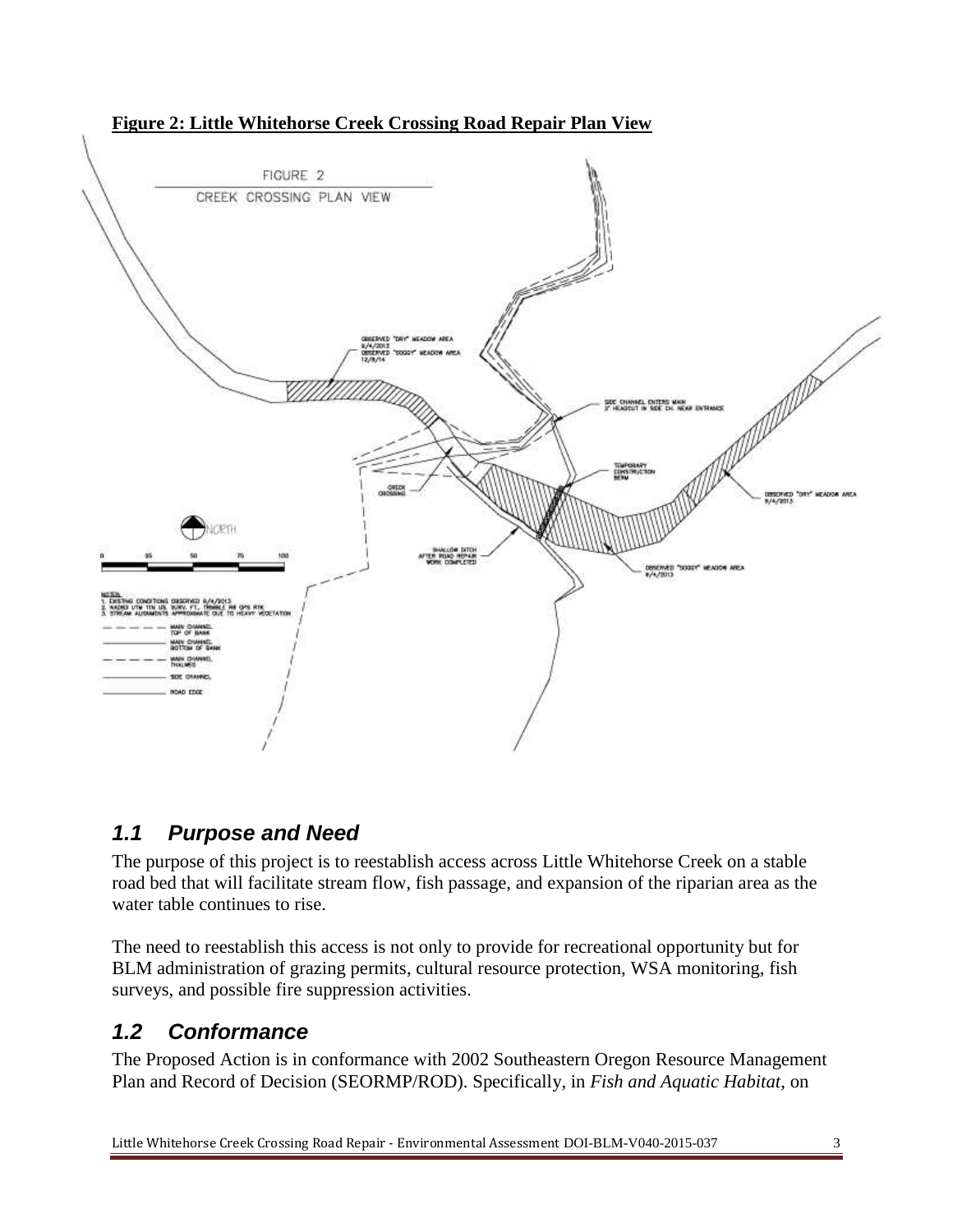p. 50, "management emphasis is on providing habitat for fish and other aquatic organisms to maintain the distribution of native species among subwatersheds". Also, in *Special Status Animal Species*, p. 52, "management will emphasize achieving conditions that maintain enhance, or restore habitats and populations regardless of their economic status." In *Water Resources and Riparian/Wetland Areas*, p. 48, this objective is stated: "Restore, maintain or improve riparian vegetation, habitat diversity, and associated watershed function to achieve healthy and productive riparian areas and wetlands." Another objective for *Water Resources and Riparian/Wetland Areas*, on p. 44, is to "ensure that surface water and ground water influenced by BLM activities comply with or are making progress toward achieving State of Oregon water quality standards for beneficial uses as established per stream by the Oregon Department of Environmental Quality (ODEQ)."

The Proposed Action is also in conformance with the 1995 Lahontan Cutthroat Trout (LCT) Recovery Plan (LCT Plan). The objective of the plan is to delist LCT from the list of Threatened and Endangered Wildlife and Plants. Lahontan cutthroat trout will be considered for delisting when management has been instituted to maintain, enhance and protect populations and habitat required to sustain appropriate numbers of viable self-sustaining populations. This project will enhance habitat by preventing the sedimentation occurring from the current situation.

## <span id="page-5-0"></span>*1.3 Scoping*

Scoping has been completed within BLM and the United States Fish and Wildlife Service (USFWS). BLM personnel from the Vale District and the Oregon State Office have provided resource data, best management guidance, engineering design, and alternative analysis for this project. The USFWS met with the BLM at the site in September 2013 and have been consulted throughout the project design. Oregon Department of Fish and Wildlife personnel have provided input to the design as well.

### <span id="page-5-1"></span>*1.4 Issues*

The following concerns were brought forward during scoping.

### *1.4.1 Issues Considered in Detail*

- Issue 1: How will the proposed action impact Lahontan cutthroat trout and their habitat quality?
- Issue 2: How will sediment released during and after road construction impact water quality?
- Issue 3: How will removal and fill of material for the road bed affect the hydrology of Little Whitehorse Creek and the riparian area?
- Issue 4: How will the proposed project impact travel and vehicular access?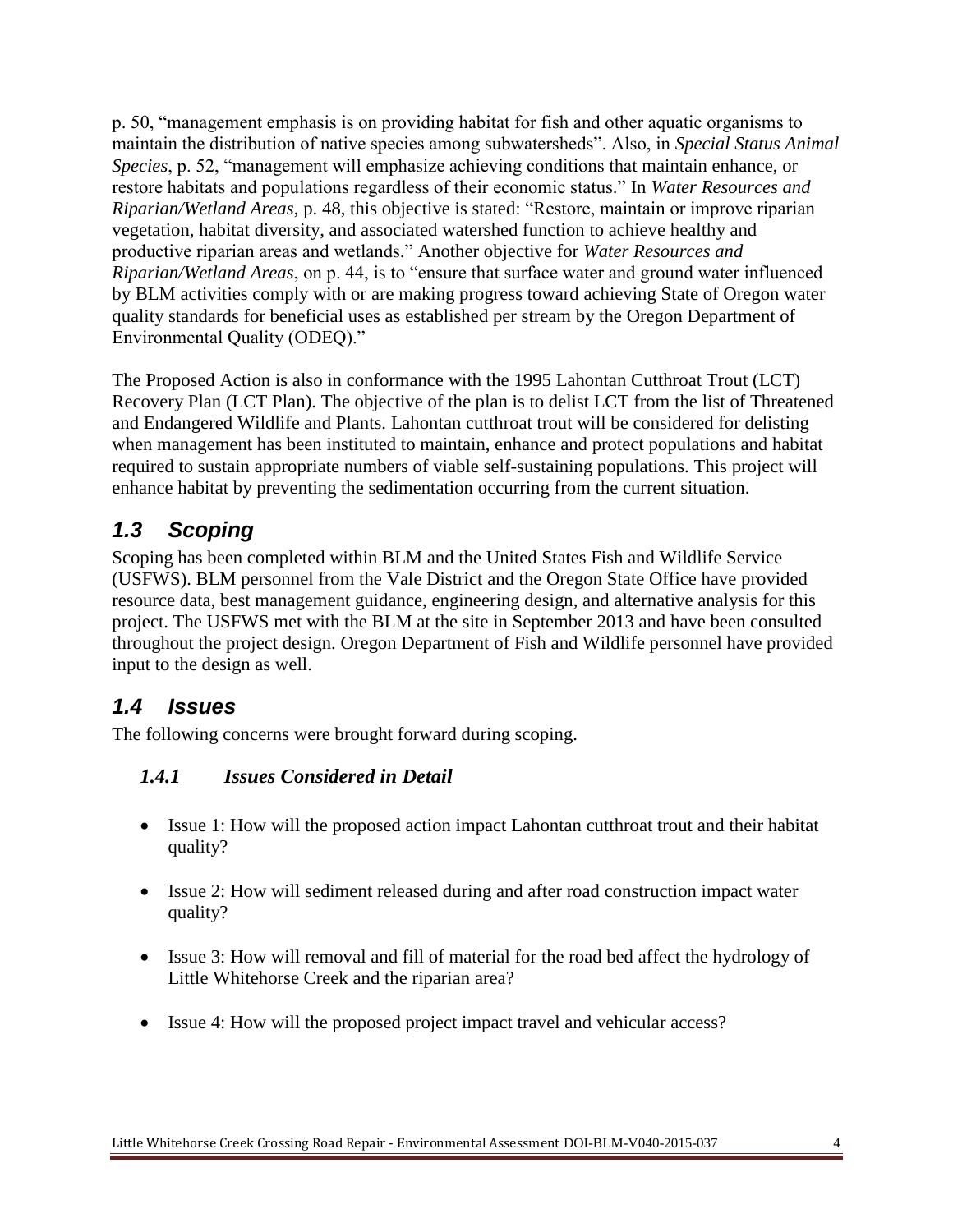#### *1.4.2 1.4.2 Issues Considered but Not Analyzed in Detail*

The following additional concerns were considered for analysis in this document. After initial analyses, the BLM determined that these concerns were not issues requiring detailed analysis because they are either not affected by the proposed action or their effects are avoided through design features of the proposed action. Therefore, these concerns were not analyzed in detail.

**Issue: How will the repair of the road impact livestock grazing?**

This area is not allotted to any grazing permit. Therefore the construction itself will not cause impacts to active grazing. The current permittee of the surrounding allotment has access to the area through private property and therefore does not require repair of the road. Thus, the only impact this would have on grazing is allowing easier administration of the permit by BLM employees.

 **Issue: What effects will the proposed action have on the spread of noxious weeds?** Degradation of the riparian area increases potential for weed spread and introduction. Repair of the crossing is expected to decrease the spread of weeds by keeping traffic to one main route and out of the riparian area. Using weed-free source material, as identified in the proposed action, eliminates any effects further.

#### **Issue: Would the proposed action impair Wilderness Study Area (WSA) suitability and preserve wilderness character?**

The proposed action is bordered on the south by Willow Creek WSA (3-152) and on the north by Whitehorse Butte wilderness character inventory unit (OR-036-045). The WSA and wilderness character inventory unit boundaries form the edge of the road disturbance. The design of the proposed project is to keep disturbance within the current road disturbance. Repair of the crossing is expected to enhance WSA suitability and preserve wilderness character by providing a safe and reliable crossing at Little Whitehorse Creek and eliminating the need for recreational users to travel off of the road and into the WSA and wilderness character inventory unit.

#### **Issue: Will the project comply with current Visual Resource Management Objectives?**

Visual resources in the Jordan Resource Area (JRA) have been classified according to BLM's Visual Resource Management (VRM) criteria (SEORMP/ROD 2002, Appendix J, page J-1). These criteria include scenic quality, visual sensitivity, and viewing distance and have resulted in four VRM classifications. Each VRM classification defines management objectives and the degree of visual change that will be acceptable within a landscape.

The project area includes classifications for VRM Class I, II, and III lands. The road crossing site is within VRM Class III. The proposed action is within the management class objectives since there is little to no visual contrast and therefore complies with the current management class.

#### **Issue: Will the project affect cultural resources?**

This area was surveyed with a Level III Cultural Survey. The cultural resource report will be submitted to Oregon State Historic Preservation Office (SHPO), for Section 106 compliance. All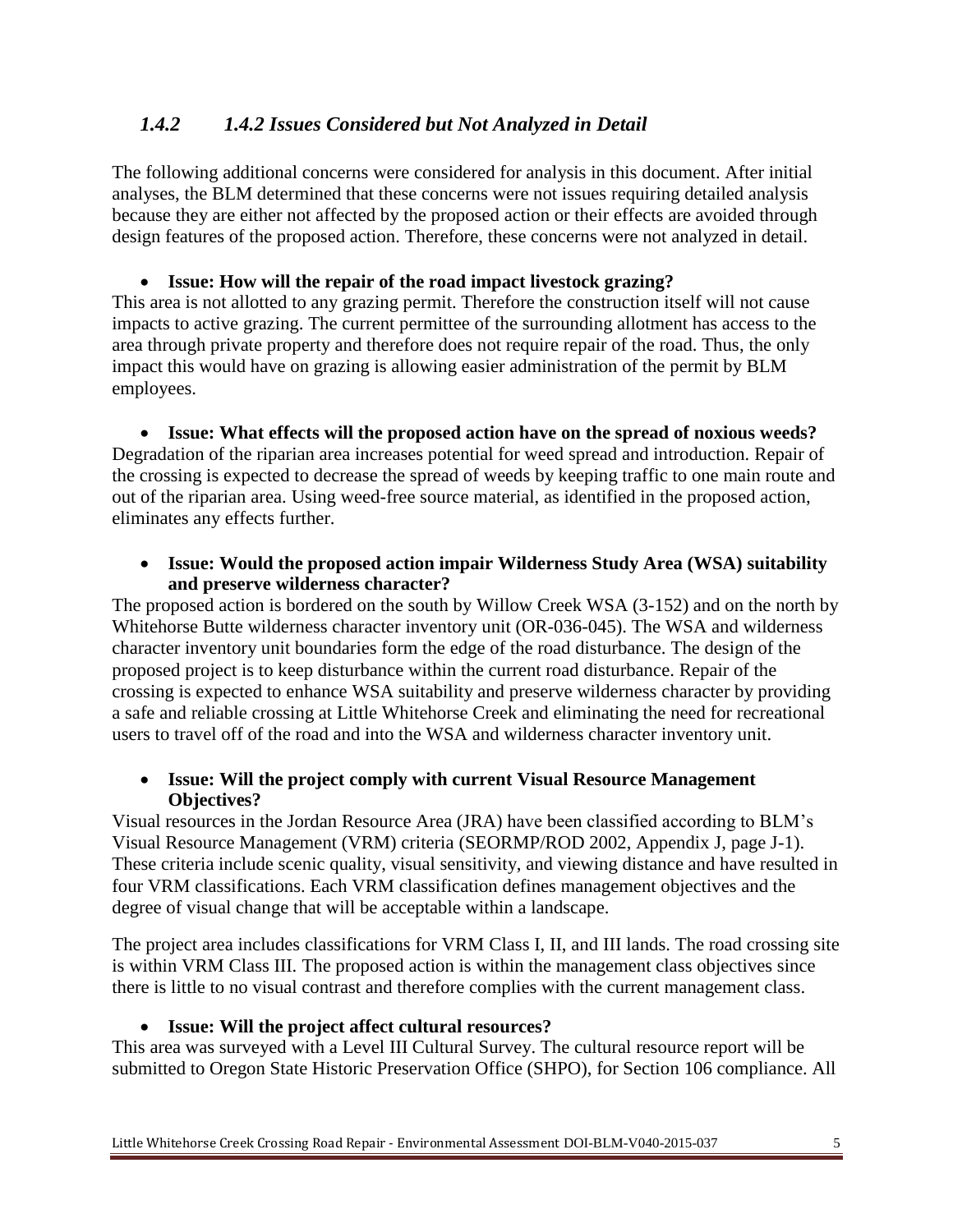eligible and potentially eligible cultural resources will be protected and an archaeologist will be on site during excavation activities.

# <span id="page-7-0"></span>**2.0 Alternatives**

This section describes the alternatives analyzed in detail and considered through this project. Project design features associated to the action alternative are presented in Appendix A. General best management practices can be found in Appendix B. These features are in place to minimize impacts to water resources and fish habitat.

## <span id="page-7-1"></span>*2.1 No Action Alternative*

Under this alternative, no action would be taken by the BLM. The riparian exclosures would be maintained and beaver activity is expected to continue. The road crossing would continue to be impassable and travelers would continue to attempt alternative routes through or around the crossing. Vehicle disturbance would create additional ruts causing downstream sediment flow.

## <span id="page-7-2"></span>*2.2 Proposed Action*

The proposed action would establish a solid roadbed that would allow water to filter through the road. Construction would start from existing dry roadbed on the north of the stream. The existing roadbed would be excavated approximately 24 to 30 inches deep and 15 feet wide to the extent of a mechanical excavator's arm (Figure 3). This removed material will be transported to the Willow Creek Community Pit for disposal. An 18- to 20-inch layer of 3- to 6-inch foundation rock wrapped in a layer of geotextile fabric for stabilization would be placed in the excavated roadbed. An 8- to 10-inch layer of surface aggregate (1" minus material) would be placed on top of the fabric. This surface aggregate would be used to maintain maximum drainage while providing a hardened driving surface. Once this section is complete, the equipment would advance forward, using the newly created roadbed to work. The BLM estimates that the road repair would require 200 linear feet of rock and geotextile fabric. This equates to approximately 170 cubic yards of foundation rock, 100 cubic yards of surface aggregate and 1000 square yards of geotextile fabric. The final road would be approximately four inches above the surrounding ground surface.

Channel excavation would only occur if necessary to maintain a stable stream channel crossing. The creek channel excavation distance would not exceed 35 linear feet, 18 inches deep and 15 feet wide. Within the creek, cobble rock 6- to 12- inches in size would be used. This is approximately 30 cubic yards of large rock. The surface of the rock would align with the current streambed and the stream would flow over the road. After reaching the east side of the creek, a rock and soil berm would be constructed to prevent water from entering the road excavation. The section of road between the creek and the berm would then be repaired. After this section is complete, the berm across the road would be removed and a shallow ditch would be constructed along the upstream side of the road to divert the side channel back into the main stream channel. The rest of the road would then be repaired.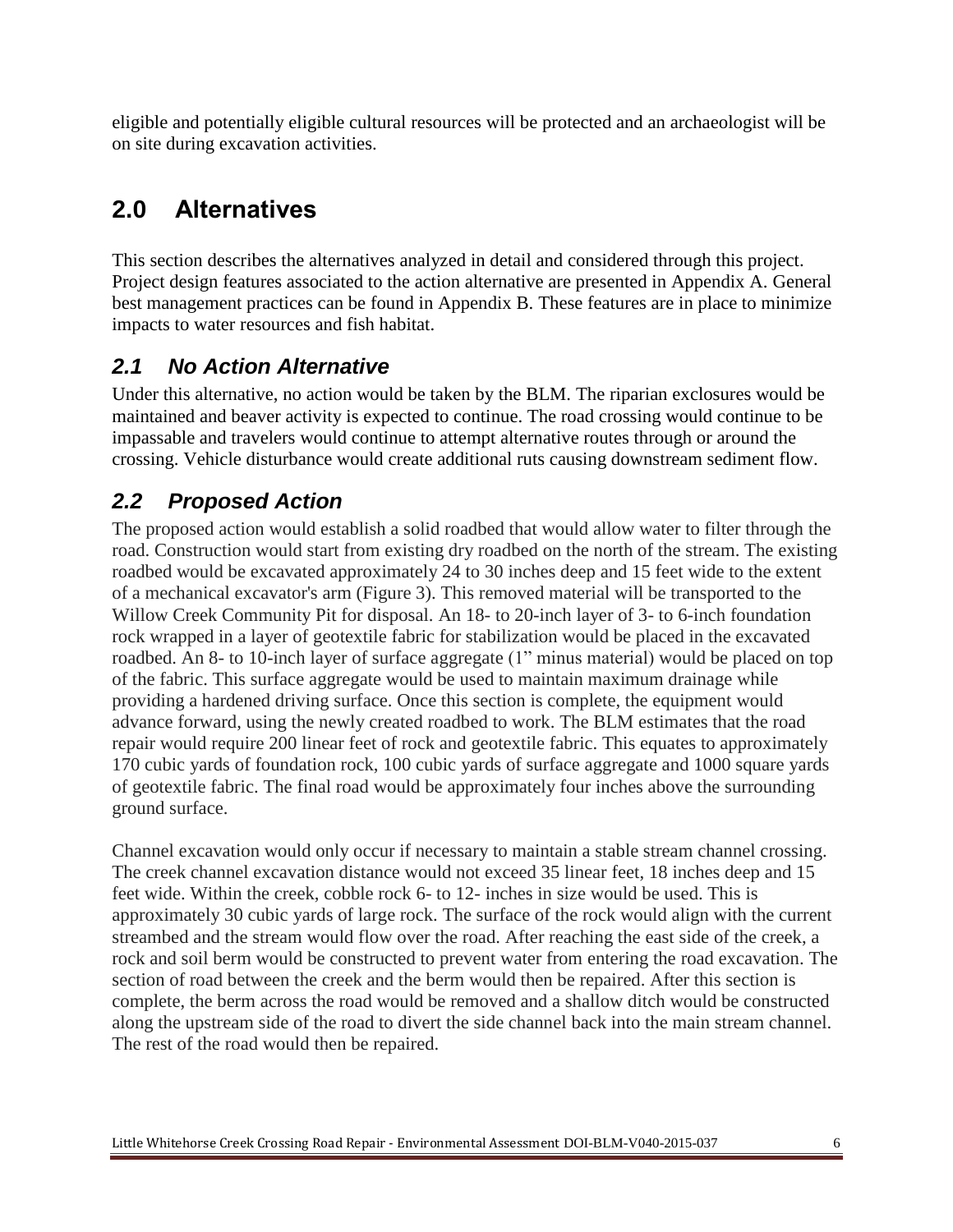<span id="page-8-1"></span>![](_page_8_Figure_0.jpeg)

![](_page_8_Figure_1.jpeg)

Construction would take approximately one to two weeks to complete and would be initiated in October. ODFW in-water work requirements restrict work in Lahontan cutthroat trout streams to between October 1 and March 31. This period is also when the creek has low water levels but the ground has not yet frozen. Labor would be completed by BLM employees using BLM-owned or leased equipment. Foundation rock would be taken from the Blue Mountain Oregon Department of Transportation (ODOT) pit. Round river rock for the stream crossing would come from the Jordon Valley area and the surface aggregate would be obtained at the Willow Creek Community Pit. This pit would also serve as the staging area for equipment and material. Both pits are noted on Figure 1. Following construction, the road would be marked with reflective posts on each side to ensure motorists stay on the hardened roadbed and all resource protection materials will be removed.

## <span id="page-8-0"></span>*2.3 Alternatives Considered but Not Analyzed in Detail*

### *2.3.1 Bridge Option*

BLM engineers determined that building a bridge at 100-year flood plain water elevation over Little Whitehorse Creek would require an expensive, long-span bridge. Estimated costs for a bridge this size was over \$500,000. The cost-to-benefit ratio does not justify this option and funds are not available.

#### *2.3.2 Alternative Crossing Location*

Moving the crossing to another location was considered. Upstream of the current crossing the canyon becomes much more incised with steep walls, making rerouting upstream impossible. Downstream there were a few possible options for crossing that weren't too far from the current road. However, all possibilities would require extensive new ground disturbance, possibly including rock outcrop removal. There was also no guarantee that these locations would not result in similar situations as the current crossing. Due to the level of disturbance, the cost of the work, and the uncertainty of longevity, this option was dismissed.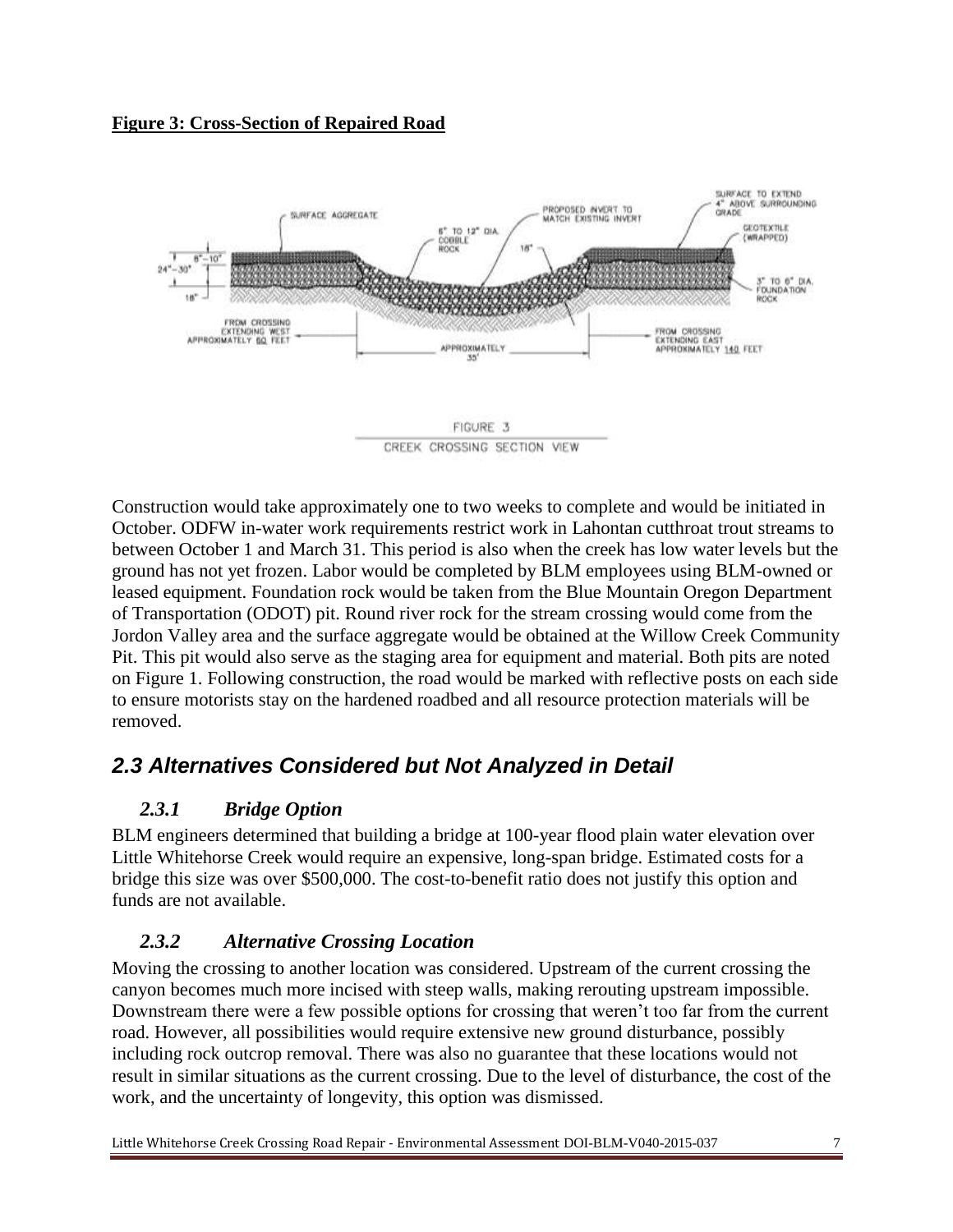# <span id="page-9-0"></span>**3.0 Affected Environment and Environmental Effects**

This chapter describes the affected environment and environmental effects of the alternatives. This presents the existing condition and anticipated effects of the resources related to the issues identified to be analyzed in detail. Therefore, the presentation of this section is organized by issue.

## <span id="page-9-1"></span>*3.1 Issue 1: How will the proposed action impact habitat quality for Lahontan cutthroat trout?*

#### *3.1.1 Affected Environment*

The life history and habitat requirements of Lahontan cutthroat trout (LCT) are similar to other salmonids throughout the west. Optimal stream habitat is characterized by clear, cold water with silt-free substrate and a 1:1 pool-riffle ratio. Streams should have a variety of habitats including areas with slow deep water, abundant instream cover (i.e., large woody debris, boulders, undercut banks), and relatively stable streamflow and temperature regimes. Stream banks should be well vegetated to provide cover, shade, and bank stabilization. Spawning habitat must include clean, well oxygenated gravels with riffles, glides and small pools for fry habitat. This habitat is necessary for fry survival during the warmest part of the summer and the coolest part of the winter. If this habitat is not available, then hot water temperatures during the summer or winter freezing of shallow portions of the creek may occur, killing LCT fry. Spawning generally occurs from April through July, depending upon stream flow, elevation, and water temperature (McAfee 1966, Lea 1968, Moyle 2002, Rissler et al. 2006).

LCT are known to exist in Little Whitehorse Creek upstream and downstream of the road crossing (ODFW 2011). Current habitat in the vicinity of the proposed action consists of an understory dominated by sedge and rush species and an overstory comprised of alder and multiple willow species such as coyote, yellow, lemon, and whiplash. The well-vegetated stream banks provide bank stability and the willow canopy and overhanging banks provide shade and refuge. Multiple beaver dams have created pools in the area. In-stream habitat consists of a series of riffles and pools with clean gravels suitable for spawning.

### *3.1.2 Environmental Effects*

#### *3.1.2.1 No Action*

Under the no action alternative, no short-term increase in sedimentation would result from construction. The current habitat conditions would continue to exist and LCT should continue to survive within Little Whitehorse Creek. However, with the existing high water table, the road would continue to be impassable most of the time.

Since access would be limited, people may try to find other ways to cross Little Whitehorse Creek or may still try to cross at the current location. These events would continue to add sediment to the creek which would degrade LCT habitat.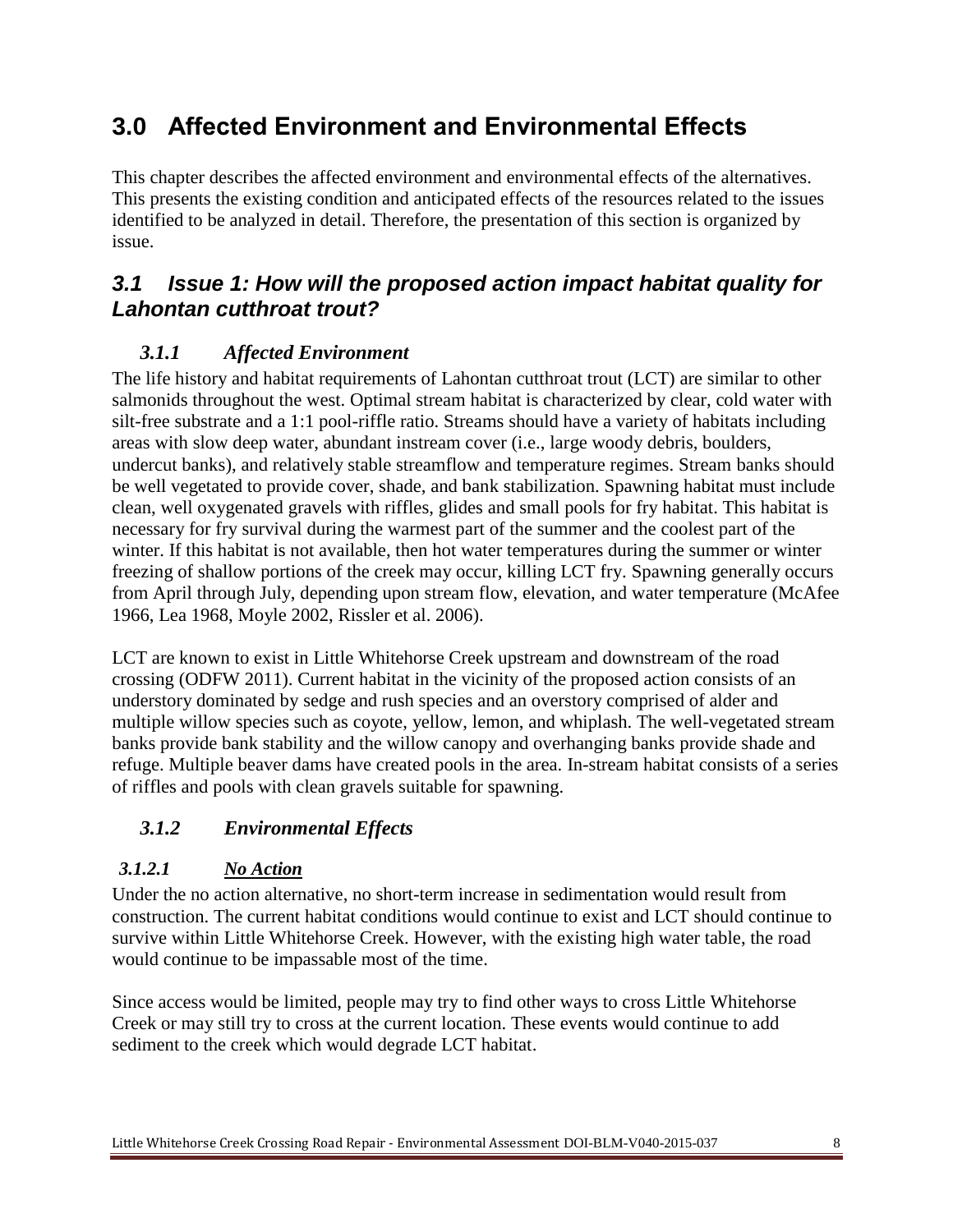#### *3.1.2.2 Proposed Action*

In-stream construction work would produce a temporary introduction of sediment in the stream. This temporary increase would last for the duration of construction (1-2 weeks). Project design elements would be implemented to reduce the impacts of sediment on the fish. First, fish would be isolated from the work area during construction. Also, a sediment trap will stop most of the sediment from flowing downstream to where the fish would be located. Sedimentation would be short-lived and would clear before the isolation is removed. Also, construction would occur in October, when temperatures should be moderate and fish would not be as stressed.

Vegetation would be altered within the existing road prism. Some willows would be trimmed or pushed back to facilitate operation of equipment and various species may need to be cut, removed or brushed back to facilitate placing isolation nets for the fish. These alterations would be minimized to the extent possible. Overall, this effect would be short-term and minor.

Vegetation would return quickly starting the next growing season. The amount of vegetation disturbed is negligible in the scope of the overall riparian vegetation present and would not impact overall fish habitat quality. Two beaver dams would be breached before and during the construction according to Project Design Elements (PDEs) in Appendix A. This is a short-term effect that again would have little impact on fish habitat quality in the long term. The BLM expects that the beavers would rebuild the dams shortly after construction is complete; the duration of this impact may be as little as the time of active construction.

After construction is complete and sediment has settled, this project would benefit LCT habitat. With a solid roadbed, people can drive across the creek without damaging the wetland or the banks and without contributing large amounts of sediment to the water.

## <span id="page-10-0"></span>*3.2 Issue 2: How will sediment released during and after road construction impact water quality?*

#### *3.2.1 Affected Environment*

Little Whitehorse Creek is within the Whitehorse Creek Watershed (Hydrologic Unit Code [HUC] No. 1712000904) and is a tributary to Whitehorse Creek. The road crossing occurs at River Mile 2.2 upstream of the Whitehorse confluence. Neither Little Whitehorse Creek nor Whitehorse Creek are on the current Section 303(d) list of the Clean Water Act. The 2012 Oregon Department of Environmental Quality (ODEQ) Water Quality Assessment Database lists the beneficial uses for Little Whitehorse Creek and Whitehorse Creek as: Salmonid fish rearing; Salmonid fish spawning; Resident fish; and aquatic life (ODEQ 2012). Sedimentation is considered a pollutant for these beneficial uses of surface water due to the formation of appreciable bottom or sludge deposits, or the formation of any organic or inorganic deposits deleterious to fish or other aquatic life (ODEQ 2012). Due to the current disturbed condition of the road across the floodplain/riparian area there is an increased sediment load being contributed to Little Whitehorse Creek.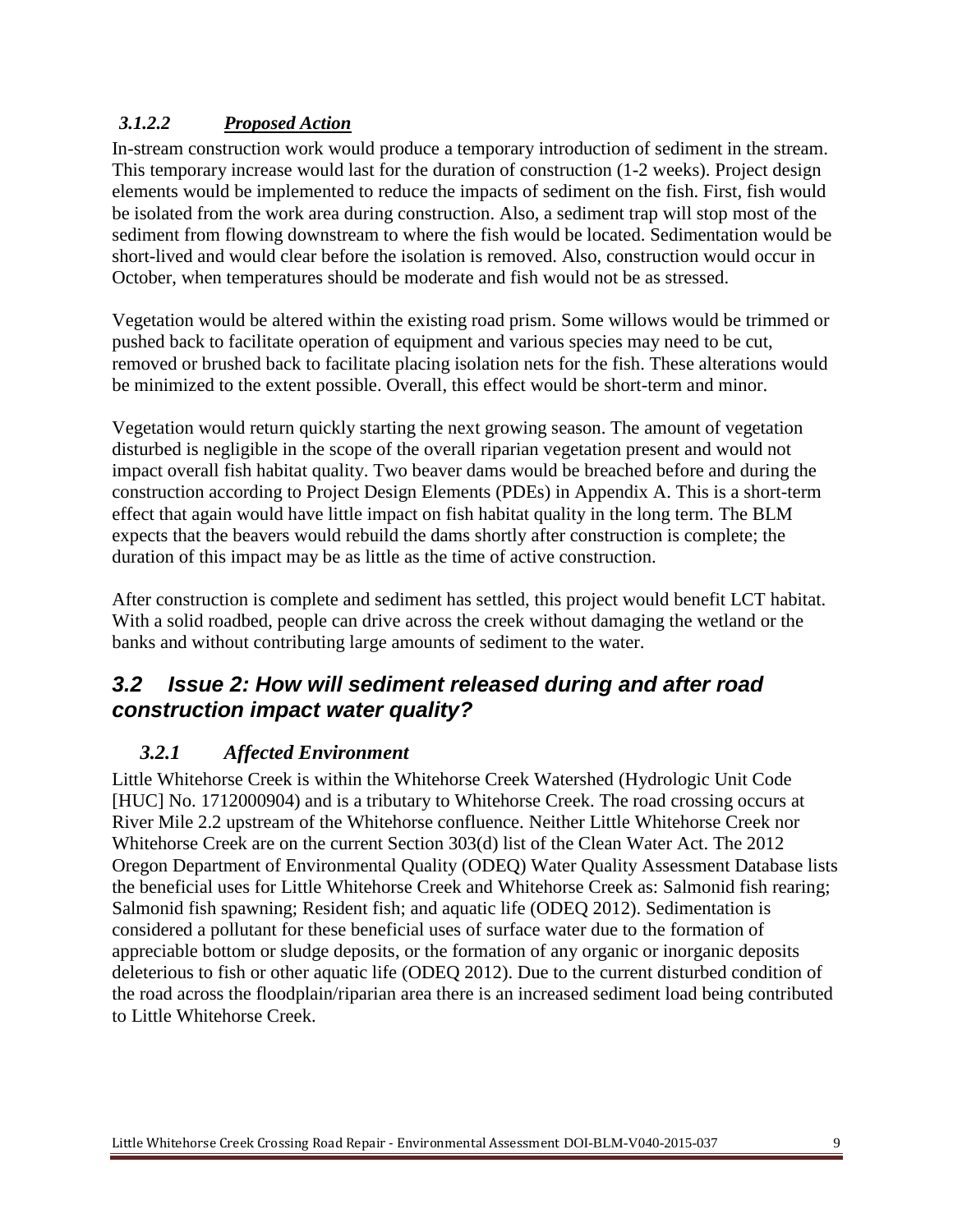#### *3.2.2 Environmental Effects*

#### *3.2.2.1 No Action*

Under the no action alternative the roadway would remain disturbed and unstable, contributing to elevated levels of sediment input to Little Whitehorse and Whitehorse Creeks. This continued sediment input could potentially contribute to degradation of water quality and aquatic habitat.

#### *3.2.2.2 Proposed Action*

Under the proposed action there would be a temporary increase of sediment above current levels. This increase in direct sediment input would be limited to the duration of construction (1-2 weeks). Sediment generated from exposed soils would continue to decline until native vegetation reestablishes on any disturbed ground adjacent to the road bed. Project design elements outlined in Appendix A will minimize, to the extent possible, the direct input of sediment into the stream. Once construction is finished and a solid road bed is established, off-road travel through the riparian area, the source of disturbance and erosion, would cease. Ultimately, the construction of the hardened road crossing across Little Whitehorse Creek and the associated riparian area will reduce erosion and sediment input into the stream.

## <span id="page-11-0"></span>*3.3 Issue 3: How will removal and fill of material for the road bed affect the hydrology of Little Whitehorse Creek and the associated riparian area?*

## *3.3.1 Affected Environment*

Little Whitehorse Creek is a perennial stream. The headwaters start at 7,100 feet in elevation characterized by scattered perennial springs emerging within large aspen groves. The creek flows approximately 16 miles to its confluence with Whitehorse Creek. There is no gauging station on Little Whitehorse Creek but a gauging station from the area just to the west on Trout Creek indicates that baseflow from August through February is quite low. Flows rise rapidly in the late winter and early spring with peak flow occurring from late March through May (USGS 1991).

Aerial photos (1961-present) and trend photos (1977-present) indicate the reach of Little Whitehorse Creek immediately upstream and downstream of the road crossing has historically meandered through the area constrained by topography and rim rock on both sides. The floodplain is typically only inundated by water during high flows over bankfull level. Recent beaver activity, beginning in 2013, above and more recently below the crossing has raised the water table, saturating the surrounding floodplain and road. The current disturbed road is pooling and diverting surface and ground water flowing through the meadow. The actual stream channel where the road currently crosses is stable.

### *3.3.2 Environmental Effects*

### *3.3.2.1 No Action*

Under the no action alternative the roadway would remain in its current condition. It would continue to pool and divert both surface and ground water that is flowing through the floodplain.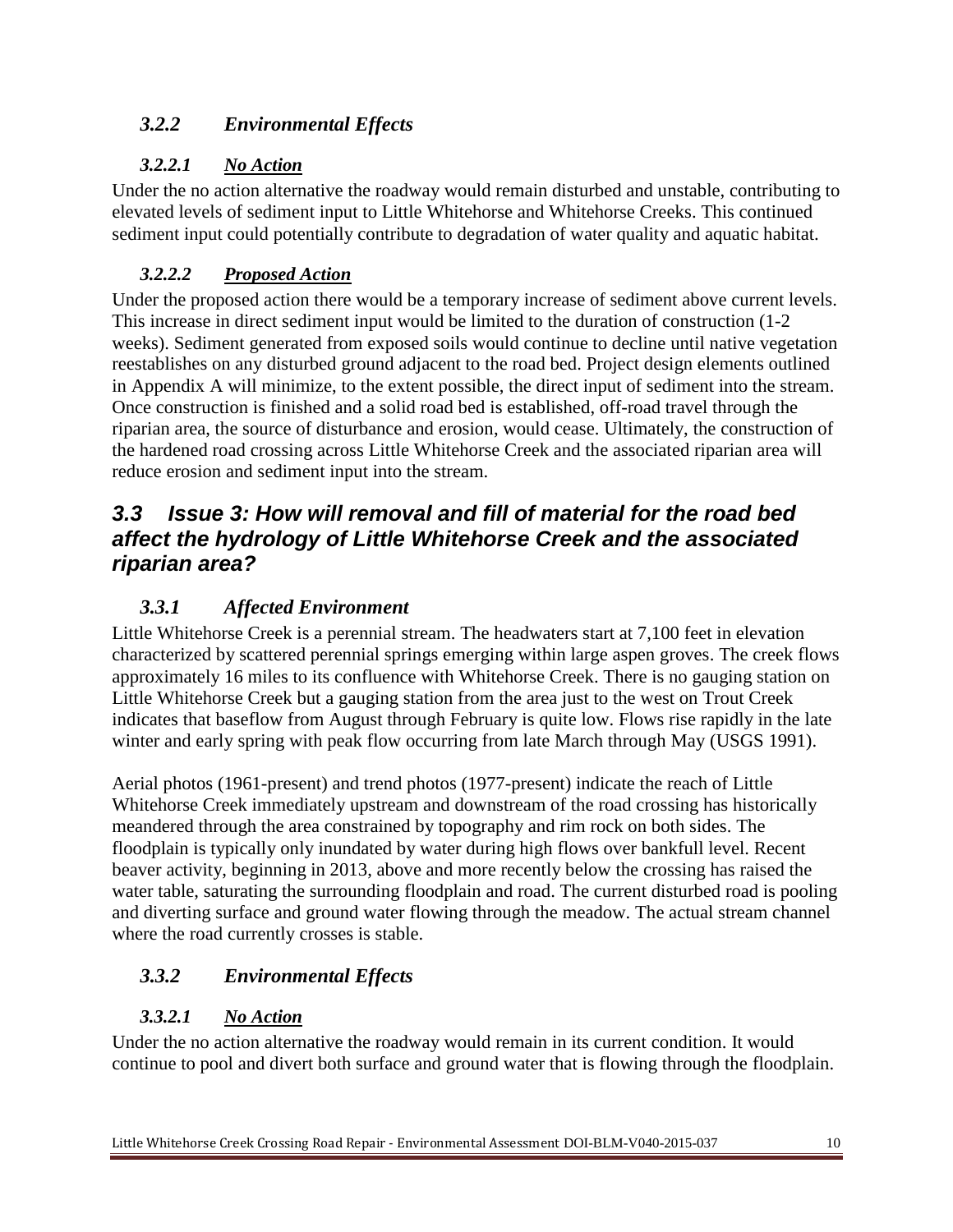Leaving the road in its current condition would impede the natural laminar flow through the floodplain as vehicles continue to try to cross and perpetuate flow-altering disturbance.

#### *3.3.2.2 Proposed Action*

Under the proposed action, there would be temporary alteration of flows across the floodplain. During construction of the new road bed, water on the upstream side of the road to the east of the creek would be diverted back to the main stream channel with a small ditch running parallel to the road. Upon completion of the road base, the aggregate will provide a solid foundation for the road bed while also allowing surface and subsurface water to move across the floodplain when water exceeds bank full levels. The approaches to the stream crossing and streambed surface at the crossing would be aligned with the current streambed to avoid compromising the flow or stability of the stream channel. Project design elements would provide for a stable hardened stream crossing and a firm roadbed across the floodplain while allowing natural movement of water through the system once construction is complete.

The short-term alteration of flows are acceptable because the benefits resulting from reestablishment of a stable and designated road crossing would minimize future disturbance and degradation to Little Whitehorse Creek and be long-term, greater than 10 years.

### <span id="page-12-0"></span>*3.4 Issue 4: How will the proposed project impact travel and vehicular access?*

#### *3.4.1 Affected Environment*

The Whitehorse-Fifteenmile Road is the primary access road to the Oregon Canyon and Trout Creek Mountains. This road is used by grazing permittees and recreationists to access the area, and for BLM administrative purposes including resource management and fire suppression.

This road provides access to the Whitehorse Butte Allotment and is a principle through-route to access the Zimmerman and McCormick Allotments. The permit holders have alternate access to the northern part of the Whitehorse Butte Allotment through private property. However, this is a big allotment (about 141,000 acres) and having access through the Whitehorse-Fifteenmile Road improves efficiency and grazing management.

The project is within the Trout Creek/Oregon Canyon Special Recreation Management Area (SRMA), and off-highway vehicle (OHV) use is classified as "Limited to Designated Routes." The Whitehorse-Fifteenmile Road is a designated open route. It provides opportunities for people to travel and recreate in the area between the Whitehorse Road and the Fifteenmile Road. Many users approach this crossing from the south. If they cannot cross Little Whitehorse Creek, they have to turn around and return to the south, adding several hours to their original trip. This can be a safety issue if they are not adequately prepared for this delay.

BLM administrative access is restricted by the current condition of the road. It originally provided a through route to check several allotments without using extra time to backtrack. Due to the current condition of the crossing, BLM personnel would have to approach the Whitehorse Butte allotment from the south, and then return to the south, adding extra time and reducing the

Little Whitehorse Creek Crossing Road Repair - Environmental Assessment DOI-BLM-V040-2015-037 11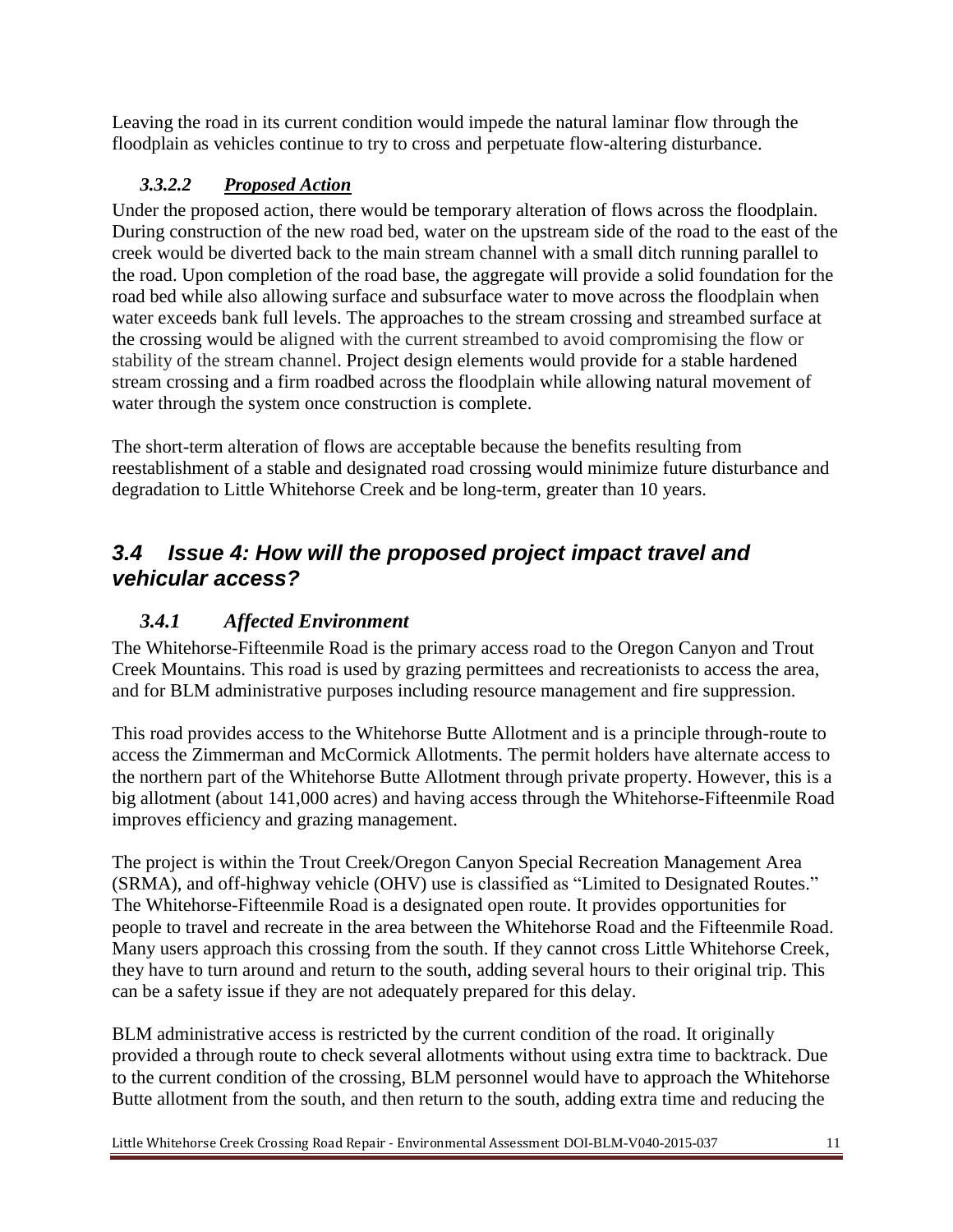area accomplished in a work day. Not having access across Little Whitehorse Creek hinders efficiency. It also causes safety concerns especially in relation to wildfire. This road is vital to quick response to fire starts and as an alternate escape route.

#### *3.4.2 Environmental Effects*

#### *3.4.2.1 No Action*

Under the no action alternative, the road would continue to be impassable to most vehicles. Access to the Oregon Canyon Mountains would be diverted to other less desirable routes which would add several hours to access and could result in safety issues due to the greater mileage. Users may still try to cross at the current location causing further degradation. The crossing would continue to be a safety concern to all users.

#### *3.4.2.2 Proposed Action*

During the construction phase, vehicular access would be completely restricted. This impact would be temporary (1-2 weeks) and a minor inconvenience to traverse a different route. However, the current condition of the crossing is already limiting access. Signs will be posted at appropriate locations during construction to inform recreational users the road is closed. After construction is complete, this project would benefit travel and access by providing a safe and reliable means to cross Little Whitehorse Creek and access the Oregon Canyon Mountains.

# <span id="page-13-0"></span>**4.0 Cumulative Effects**

The overall effects of the project would be to improve water quality and riparian habitat at the Little Whitehorse road crossing. Sediment load/turbidity of the creek would be decreased as compared to the existing situation of ruts and trenches created by vehicles. The improved water quality will be favorable as LCT habitat. Maintenance of this section of the road would allow normal vehicle passage and eliminate the need for alternate routes or damage to the existing crossing. The creek would primarily flow through the main channel, but the porous rock base would allow the water diverted by the beaver dams to continue to flow to the riparian zone. Beaver activity would not be inhibited by the road maintenance and beaver dam construction on the Little Whitehorse Creek would continue. As the beavers work downstream from the crossing area, their dams could help repair downstream down cuts and improve the overall health and function of the creek.

Traffic is not anticipated to be greater due to the maintenance of the crossing.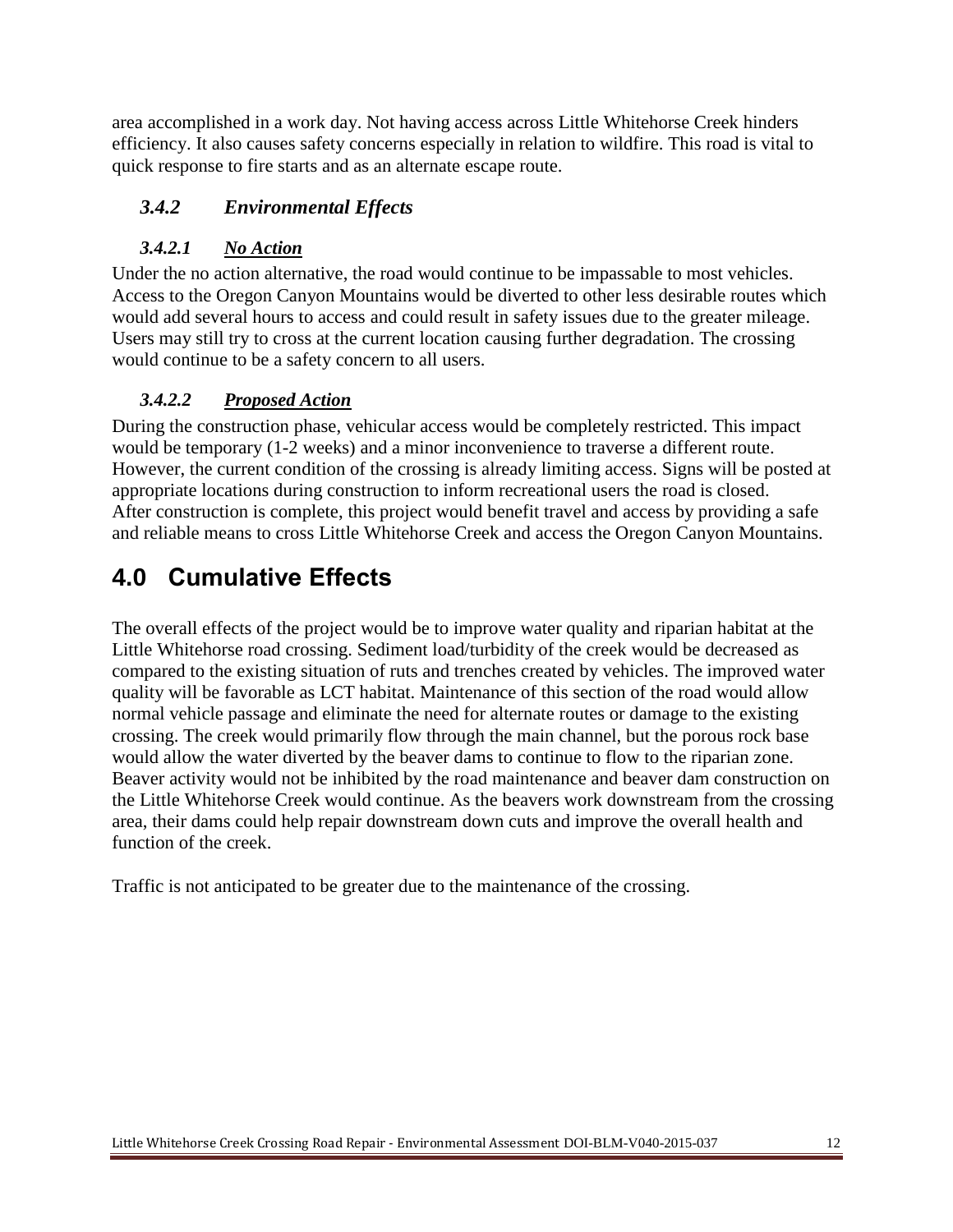## <span id="page-14-0"></span>**5.0 List of Interdisciplinary Reviewers**

| Project Lead/Biologist                           |
|--------------------------------------------------|
| Natural Resource Specialist (Hydrology/Riparian) |
| <b>Outdoor Recreation Planner</b>                |
| Archaeologist                                    |
| Weed Specialist                                  |
| <b>Botanist</b>                                  |
| <b>Rangeland Management Specialist</b>           |
| <b>Rangeland Management Specialist</b>           |
| Planning and Environmental Coordinator           |
|                                                  |

## <span id="page-14-1"></span>**6.0 Consultation**

Consultation with the USFWS occurred through the process established under the Aquatic Restoration Biological Opinion II, dated July 1, 2013. Pre-project notification was completed on August 6, 2015. Coordination with USFWS would continue should the project move forward.

The Burns Paiute Tribe, the Fort McDermitt Paiute-Shoshone Tribes and any interested publics will be provided an opportunity to comment on this environmental assessment.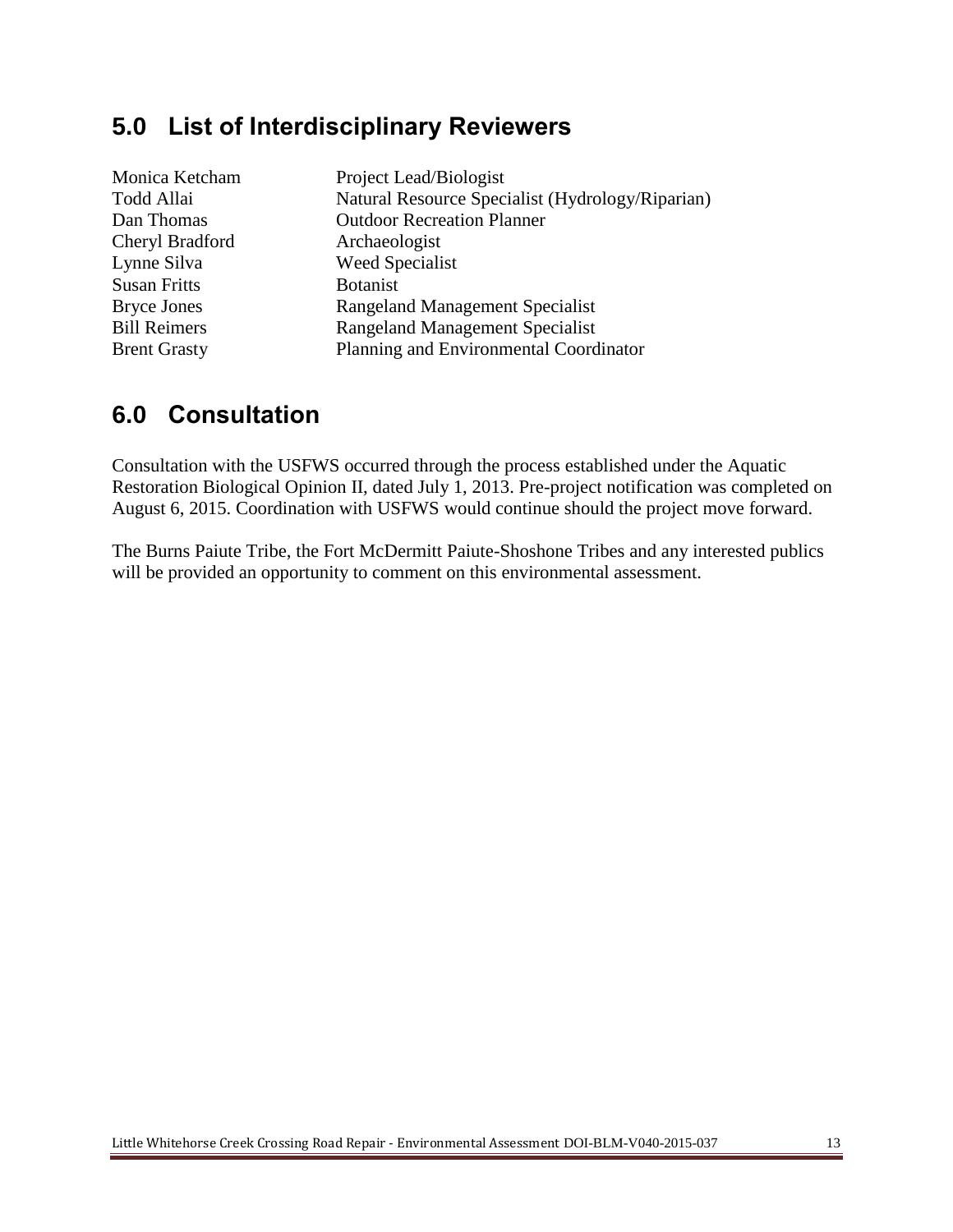## <span id="page-15-0"></span>**7.0 References**

- Lea, T.N. 1968. Ecology of the Lahontan cutthroat trout, *Salmo clarkii henshawi*, in Independence Lake, California. Master's thesis. University of California, Berkeley. 95 pp.
- McAfee, W.R. 1966. Lahontan cutthroat trout. Pages 225-231 in A. Calhoun (editor), Inland Fisheries Management. California Department of Fish and Game, Sacramento, California.
- Moyle, P. 2002. Inland Fishes of California. University of California Press. Berkeley, California. 502 pp.
- Oregon Department of Environmental Quality (ODEQ) Water Quality Assessment Oregon's 2012 Integrated Report Assessment Database and 303(d) List: <http://www.deq.state.or.us/wq/assessment/rpt2012/search.asp>
- Oregon Department of Fish and Wildlife (ODFW) 2011. Population Assessment of Lahontan Cutthroat Trout, Annual Progress Report 2011. Oregon Department of Fish and Wildlife, Salem.
- Rissler, P.H., G.G. Scoppettone, and S. Shea. 2006. Life History, Ecology, and Population Viability Analysis of the Independence Lake Strain Lahontan cutthroat trout (*Oncorhynchus clarkii henshawi*). Final Report. U.S. Geological Survey, Western Fisheries Research Center, Reno, Nevada. 68 pp.
- U.S. Bureau of Land Management (BLM). 2002. Southeastern Oregon Resource Management Plan, Vale District Office, Vale, OR.
- U.S. Bureau of Land Management (BLM). 2006. Trout Creek Geographic Management Area Standards of Rangeland Health Evaluation, Vale District Office, Vale, OR.
- U. S. Fish and Wildlife Service (USFWS). 1995. Lahontan cutthroat trout (*Oncorhynchus clarkii henshawi*) Recovery Plan. Portland, Oregon.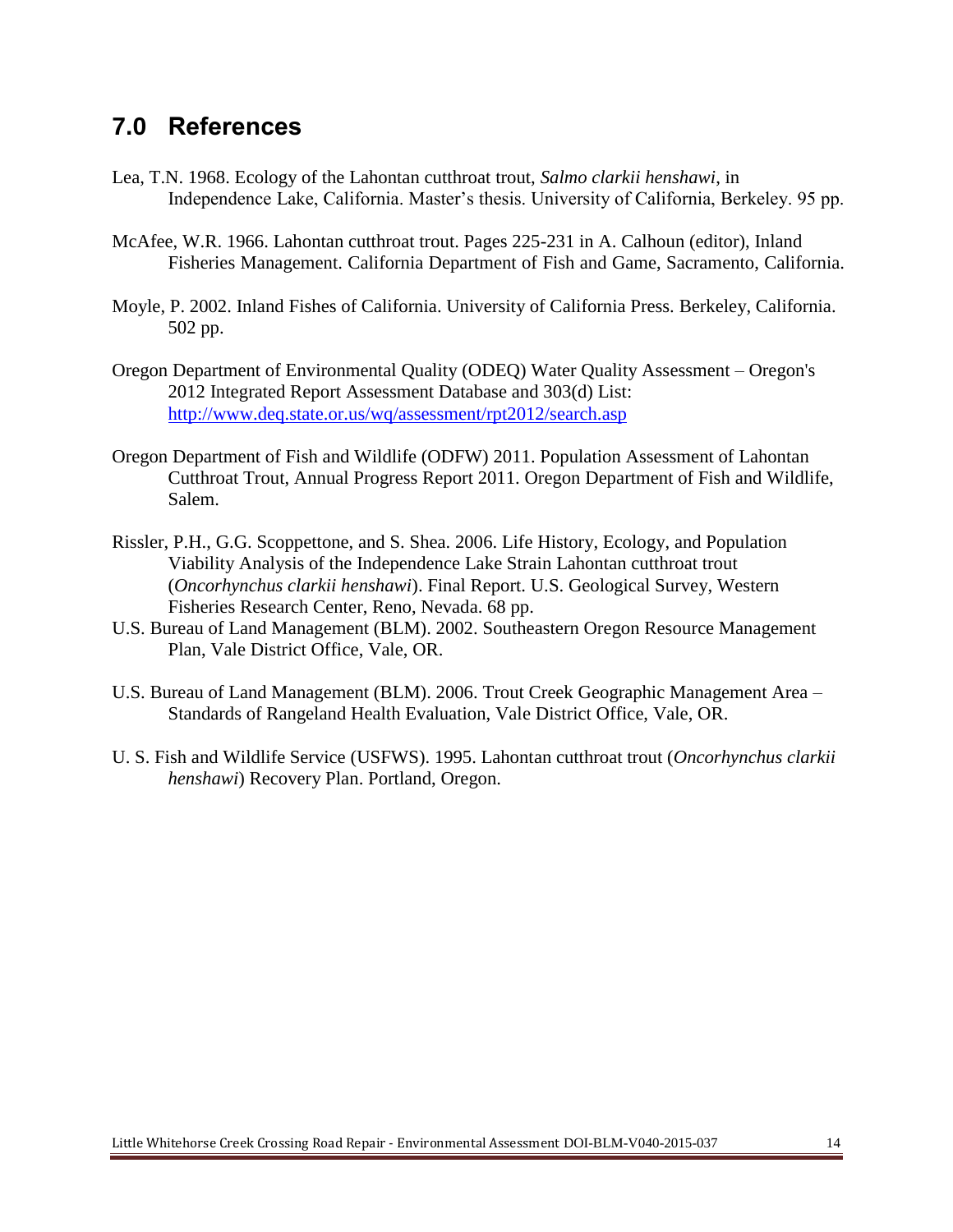# <span id="page-16-0"></span>**Appendix A: Project Design Elements**

### <span id="page-16-1"></span>**Fisheries**

- Fish will be isolated from the work area during construction. Nets will be placed upstream and downstream of the crossing and fish will be removed from the area between the nets by electrofishing.
- Before placing nets, the beaver dams downstream of the crossing will be breached. After water has drained to normal stream level, the beaver dam directly above the crossing will be breached. Water will be allowed to drain from this dam until water is stream level, flushing sediment that collected behind the downstream dam. The dam breaches will be maintained during construction. After this nets will be placed.
- Before electrofishing occurs, stream temperature will be taken. If the temperature exceeds 21°C shocking will not occur and the project will be delayed until stream temperatures are below 21°C.
- The temperature of the stream before and after shocking will be recorded and reported to the ODFW Malheur Watershed District fisheries biologist(s) as well as the number of fish captured and relocated.
- A silt curtain will be placed downstream of the work area to contain sediment from the construction. The silt curtain will be checked and cleaned of sediment daily at the beginning and end of the workday. The curtain will be checked periodically through the day to ensure it is not overloaded with sediment.
- The isolation nets will be checked daily at the beginning of the workday and debris will be removed as necessary to prevent failure of the net.

## <span id="page-16-2"></span>**Road Construction and Maintenance**

- During construction, signs will be posted at both ends of the Whitehorse-Fifteen Mile Road to inform land users the construction is occurring and the road is closed.
- After construction, carsonite posts with reflective decals will be placed on either side of the road to signify the location, should the water rise above the road surface.
- The road will be maintained when necessary to ensure the safe passage of vehicles on a hardened road surface. This will include surface grading and minor foundation repairs.

#### <span id="page-16-3"></span>**Weeds**

 During surface-disturbing construction and maintenance activities, ensure that all construction equipment and vehicles are cleaned of all vegetation (stems, leaves, seeds and all other vegetative parts) prior to entering and prior to leaving public lands in order to minimize the transport and spread of noxious weeds.

## <span id="page-16-4"></span>**Cultural**

• The only potentially eligible cultural resource site will be flagged prior to construction to ensure vehicles and equipment do not enter the area.